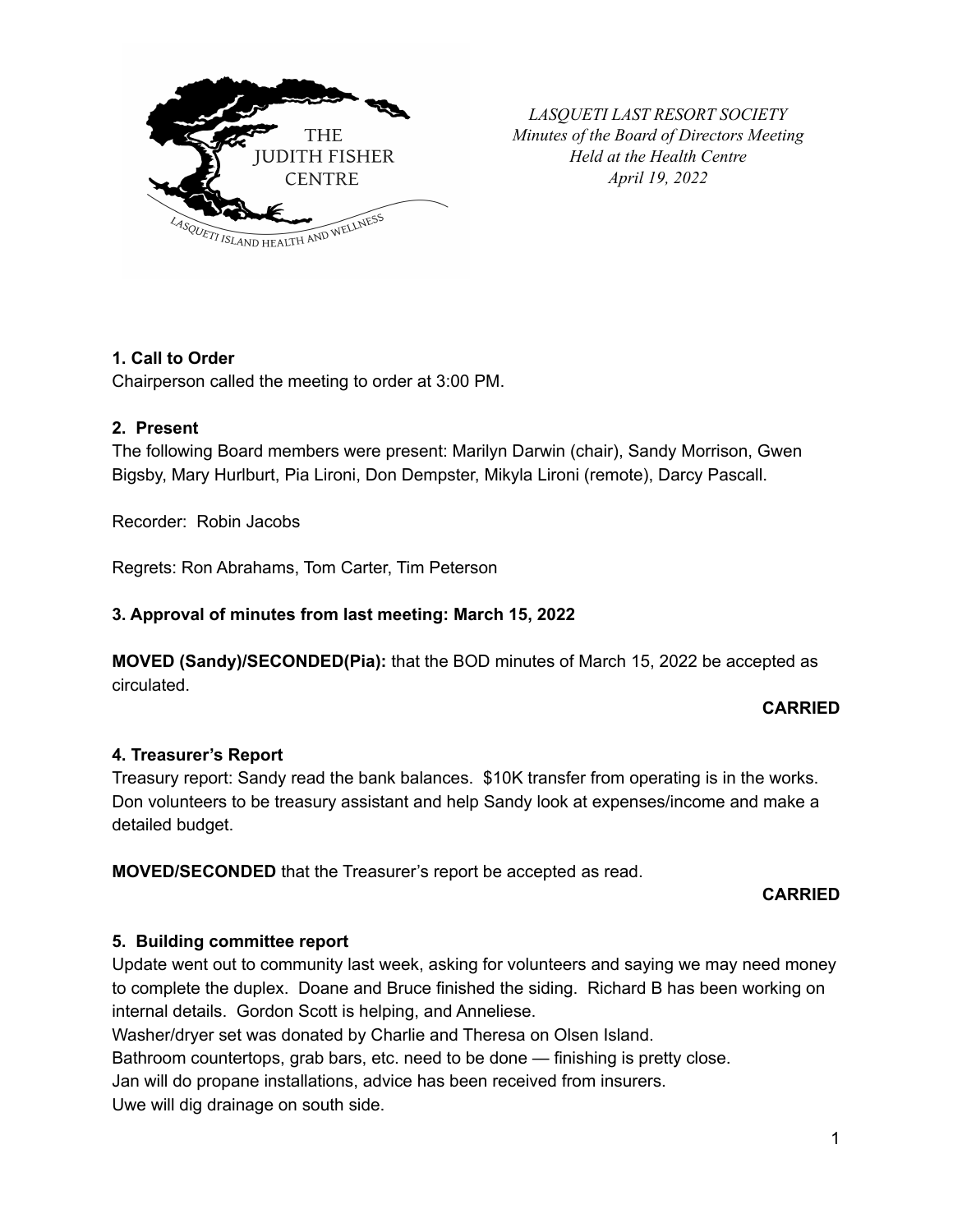Jon Wallace has been doing carpentry for half wages.

Finances: Vic may do some calls to past donors in hopes of getting some additional funding.

# **6. Physical plant report (Darcy)**

We did run out of dry firewood; Sandy has donated a truckload of dry wood to start fires. Maintenance workers have been directed to start fires with a small quantity of dry wood and then use the wetter wood.

Current wood sheds can shelter approximately 10-12 cords, with additional wood under tarps. Approximately 128 cubic feet per cord needed.

Back-up maintenance worker needed for summer. Darcy will coordinate with Robin to put out an add for a back-up employee, for "part-time relief". Pia will be on the hiring committee with Darcy.

Recycling centre water usage: Darcy has discussed this with Mark B and an agreement has been reached. They are entitled to a reasonable amount of water usage per the agreement.

Don and Darcy have been researching pressed logs as a possible back-up fuel source. Current local firewood sellers are no longer selling wood due to lack of supply, so long-term feasibility of relying on local wood is in question. Compressed logs may cost around \$400 per cord. Firewood processing may cost around \$200 per cord for donated wood.

# **7. Occupancy Agreement approval**

Consensus that the most recent draft of the Occupancy Agreement is approved as circulated, and should be sent to incoming occupants during the next week along with all needed paperwork. Robin will send these out.

- a. Garden space: Pia suggests a raised bed allocated to each occupant where they may garden, in addition to the planters on the patio described in the agreement. As LLRS land use needs may vary in future, consensus is to look into this possibility but not promise in the agreement that non-patio garden space will be guaranteed.
- b. Propane cost allocation: the board was updated that each unit will not have individual propane heating systems, but that there will be an emergency back-up/shoulder-season propane system which will be located in the storage room. Usage of this heat will not be monitored per unit, so consensus is that LLRS will pay the cost of this propane. Occupants will be responsible for filling and paying for their individual propane tanks, which will supply fuel for cooking and domestic hot water.

# **8. Administrator position**

Robin will be leaving this position to move off the island in late summer. The position will be advertised with hopes of finding a replacement by the end of May, so there will be a substantial overlap period for training and hand-over. Pia and Darcy volunteer to be on the hiring committee for this position. Robin will coordinate with them regarding posting the position.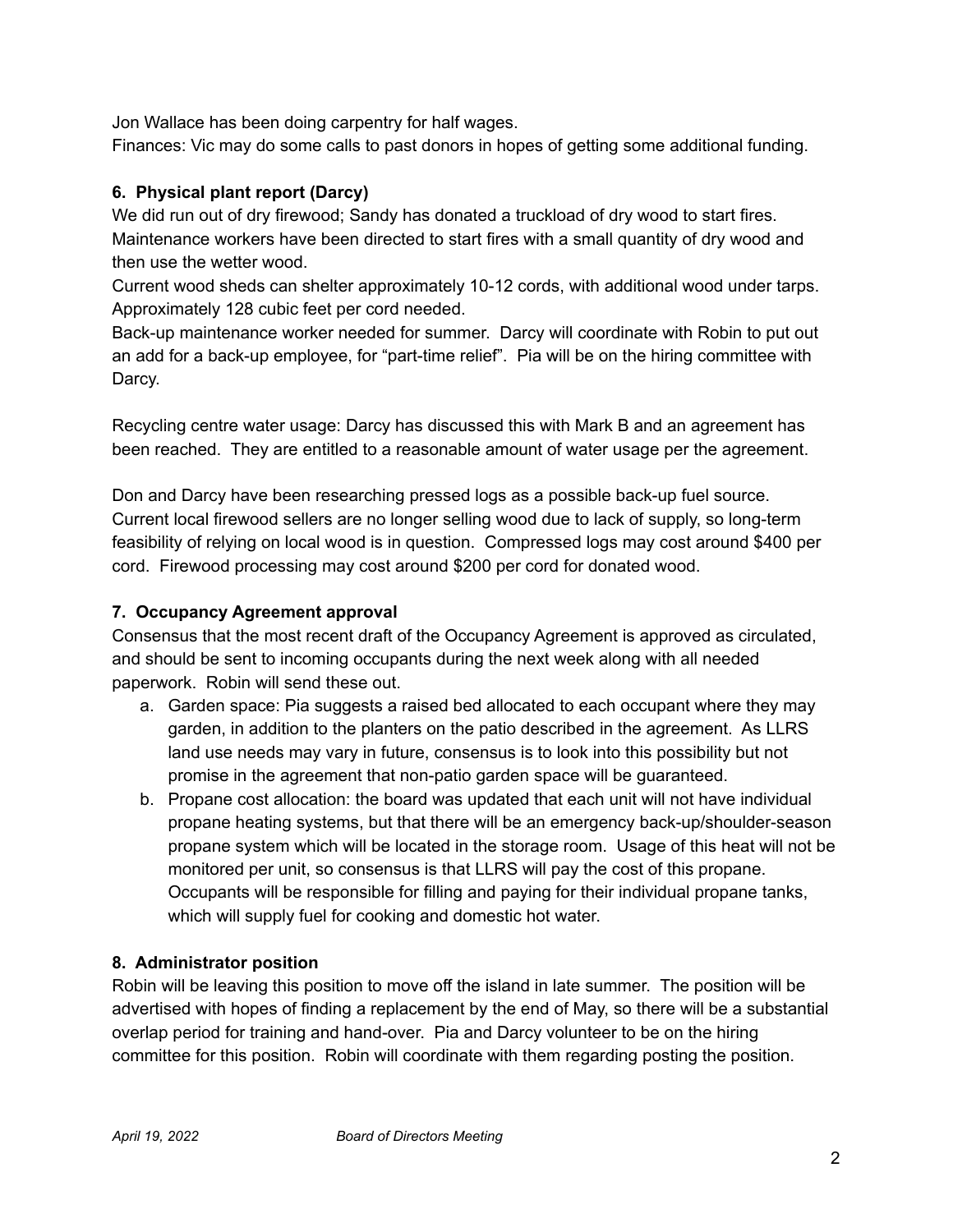## **9. Storage (Pia)**

Pia has gone through the storage and done an inventory. Consensus that we should get rid of much of the contents, through garage sale, garbage barge, or giving away any useful items.

## **10. Grant exploration**

Discussion of the possibility of exploring funding possibilities for improving infrastructure, including major upgrades to the heating system and electrical system. Mary will ask a contact in HVAC about grants.

## **11. Projection screen**

Pia is still trying to fix the projection screen, if she is unable, BOD consensus is that the screen will be permanently affixed to the wall (un-retractable). The group presenting "Good to Go" workshops needs this screen, or an equivalent, for their workshops, as well as Islands Trust and other groups.

## **12. Zoning/bylaw proposed change (Don)**

Don presented his recent correspondence with Islands Trust, which has been circulated to the board via email. He will continue to pursue amending the bylaw, to allow non-health activities and non-health office space. The board is supportive of the bylaw change.

## **13. Mixed-use office space**

Proposal: to develop the current nurse's office at "hoteling" space for a variety of work purposes to be used by community members. Several community members have requested time and space use during the past two years to conduct remote schooling, teaching, or online work. The board is supportive of encouraging this use, which is tentatively planned on a "by donation" basis.

Mary will talk with Dianne to explore whether Dianne needs the office for her records, as this was previously the primary use of this room before the Canada Post rental, or whether she is supportive of us developing it for community purposes.

## **14. AGM**

The LLRS AGM is scheduled for Saturday June 25th at 1:00 PM at the JFC. Robin will announce the date to the community.

## **15. LINC estate planning workshop**

LINC is holding a planned-giving workshop at the JFC on June 24th. They have offered (through Gordon) to include LLRS in this workshop as this may benefit the society to present our mission to potential donors and learn how to help donors to plan for this type of giving. Mary volunteers to attend if she is able.

## **9. Next Meeting**

Next Directors' Meeting: Tuesday May 17th at 3pm